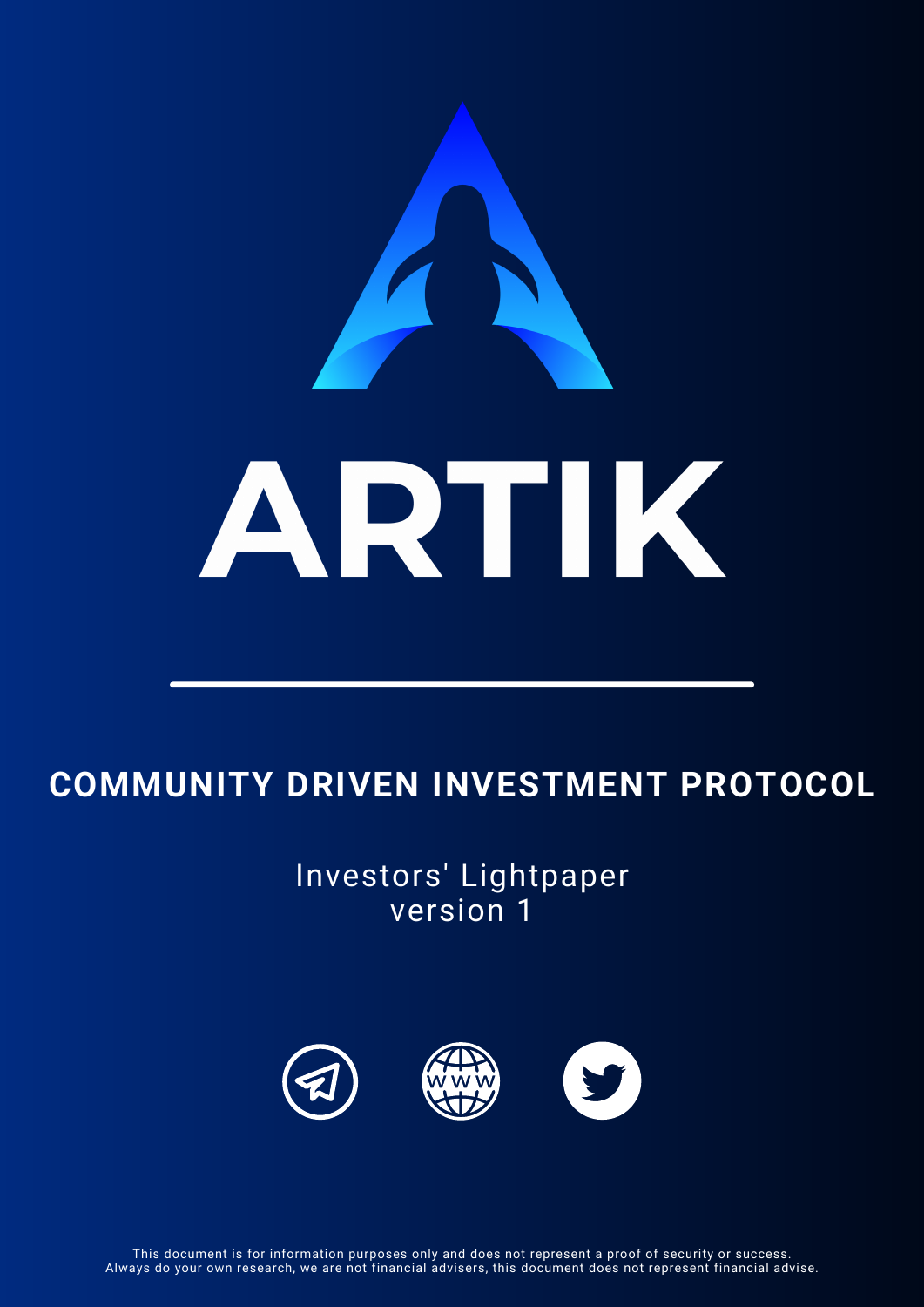### **Table of content**



### 1.Introduction

| 1.3 Why did we develop ARTIK |  |
|------------------------------|--|

### 2. How does Artik work

| 2.1 Understanding ARTIK in one drawing                                                                                                                       |  |
|--------------------------------------------------------------------------------------------------------------------------------------------------------------|--|
| 2.2 Project selection                                                                                                                                        |  |
|                                                                                                                                                              |  |
| 2.4 Airdropping mechanism<br>$\mathcal{L}^{\text{max}}_{\text{max}}$ and $\mathcal{L}^{\text{max}}_{\text{max}}$ and $\mathcal{L}^{\text{max}}_{\text{max}}$ |  |
| 2.5 Airdropping mechanism                                                                                                                                    |  |

### 3. How does Artik promotes itself

| 3.1 Partnerships                                    |  |
|-----------------------------------------------------|--|
| 3.2 Leveraging networks of supported projects       |  |
| 3.3 Quantification of the continuous network effect |  |

### **4. What are the Tokenomics**

| 4.1 Simple economics                                      |  |
|-----------------------------------------------------------|--|
| 4.2 Supply architecture<br>------------------------------ |  |
| 4.3 Locking period                                        |  |
| 4.2 Buy back and burn mechanism                           |  |
| 4.2 Anti whale protective shield                          |  |

### 5. How to participate and benefit the most from Artik

| 5.1 Private sale              |    |
|-------------------------------|----|
| 5.2 Pre sale                  | 10 |
| 5.2 Buying on launch -------- |    |

### 6. What is the roadmap

| 6.1 Product roadmap |  |  |  |
|---------------------|--|--|--|
|---------------------|--|--|--|

### 7. Security

| 7.1 Auditing        |       |
|---------------------|-------|
| 7.2 Smart contracts |       |
| 7.3 Team anonymity  | ----- |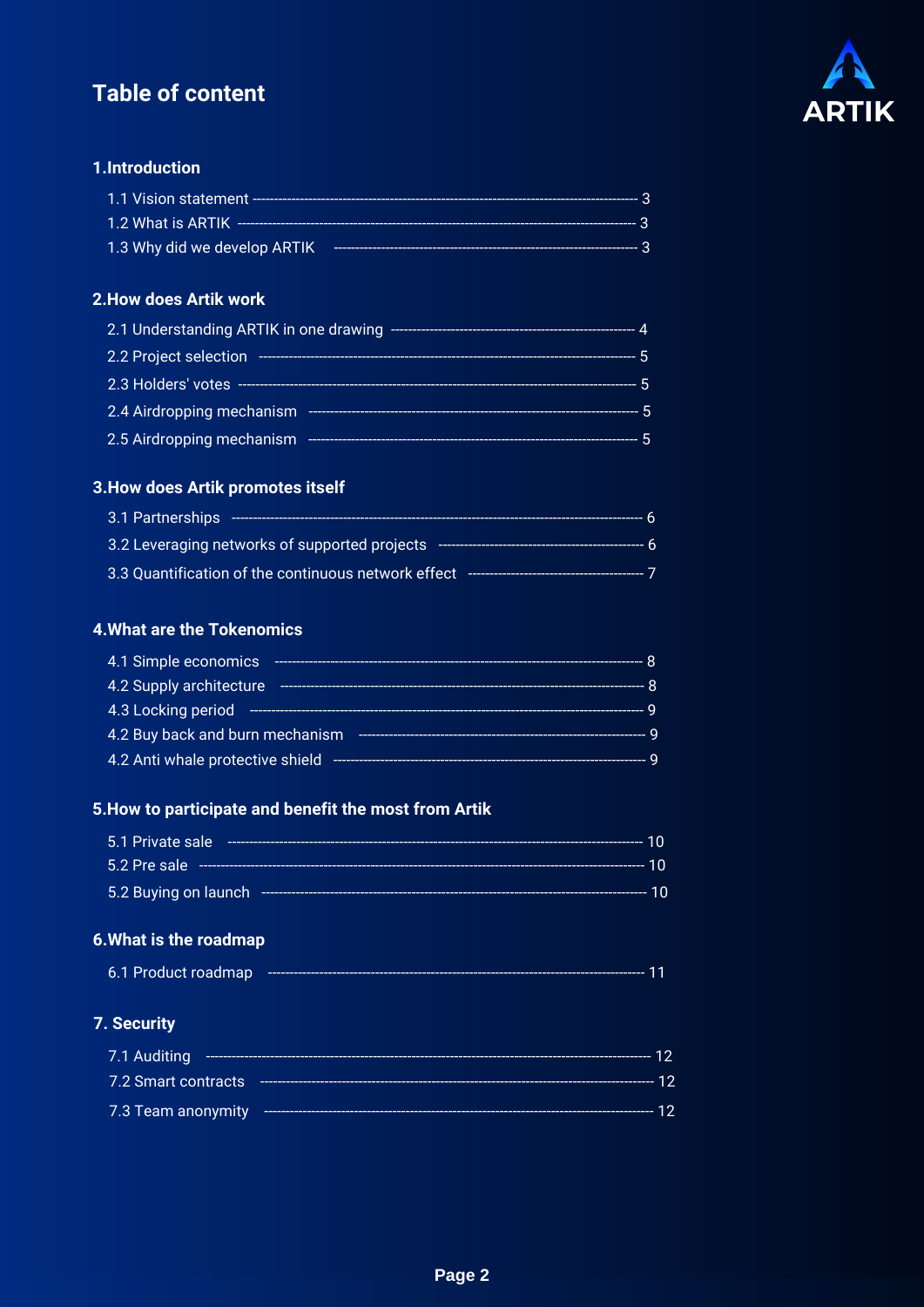### <span id="page-2-0"></span>**1.Introduction**

### **1.1 Vision statement**

Our vision is to create a safe ecosystem that fosters financial independence through the seamless discovery of deserving and high potential crypto projects.

### **1.2 What is ARTIK**

ARTIK is a Community Driven Investment Protocol living on the Binance Smart Chain (Bsc).

ARTIK focuses on building an ecosystem where investors can suggest, discover and vote for new high potential projects.

ARTIK aims at empowering loyal holders by regularly airdropping them with the tokens of the project that has received the most votes during the voting period (1 week).

The utility token of the ecosystem is \$ARTK, it is as of today the only token necessary to participate and obtain rewards.

### **1.3 Why did we develop ARTIK**

To put it simply, we love discovering and sharing new high-potential projects before they become mainstream.

Being aware that the Binance Smart Chain space is crowded with a lot of noise, we wanted to create a safe space where investors can help each other out, by voting for their favorite projects, so as to create a consensus of which token has the most potential.

Allowing not only to reward voters by airdropping them with value but also supporting the high potential projects being selected, which end up seeing their exposure reach new investors.

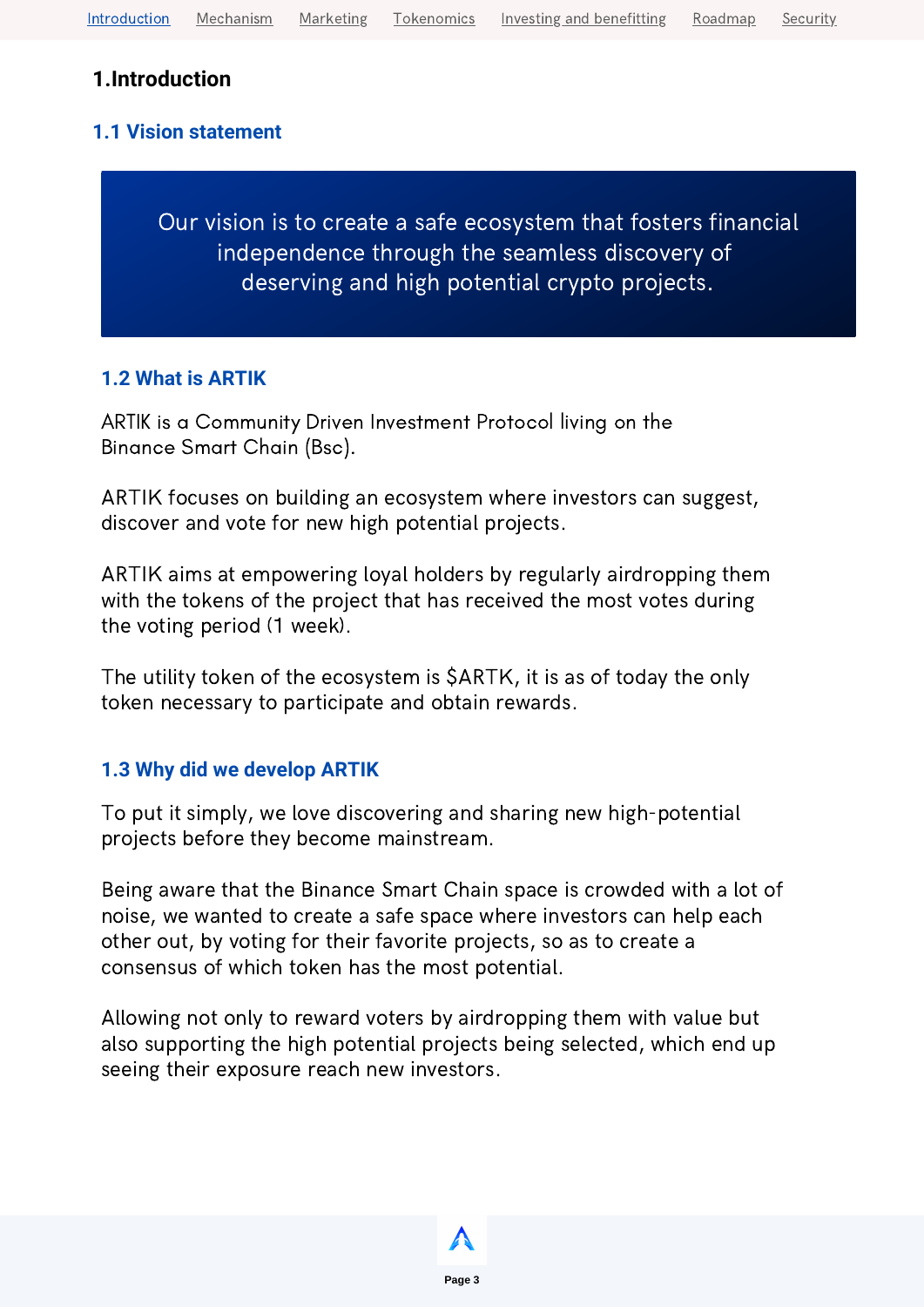### <span id="page-3-0"></span>2. **How does ARTIK work**

### **2.1 Understanding ARTIK in one drawing**

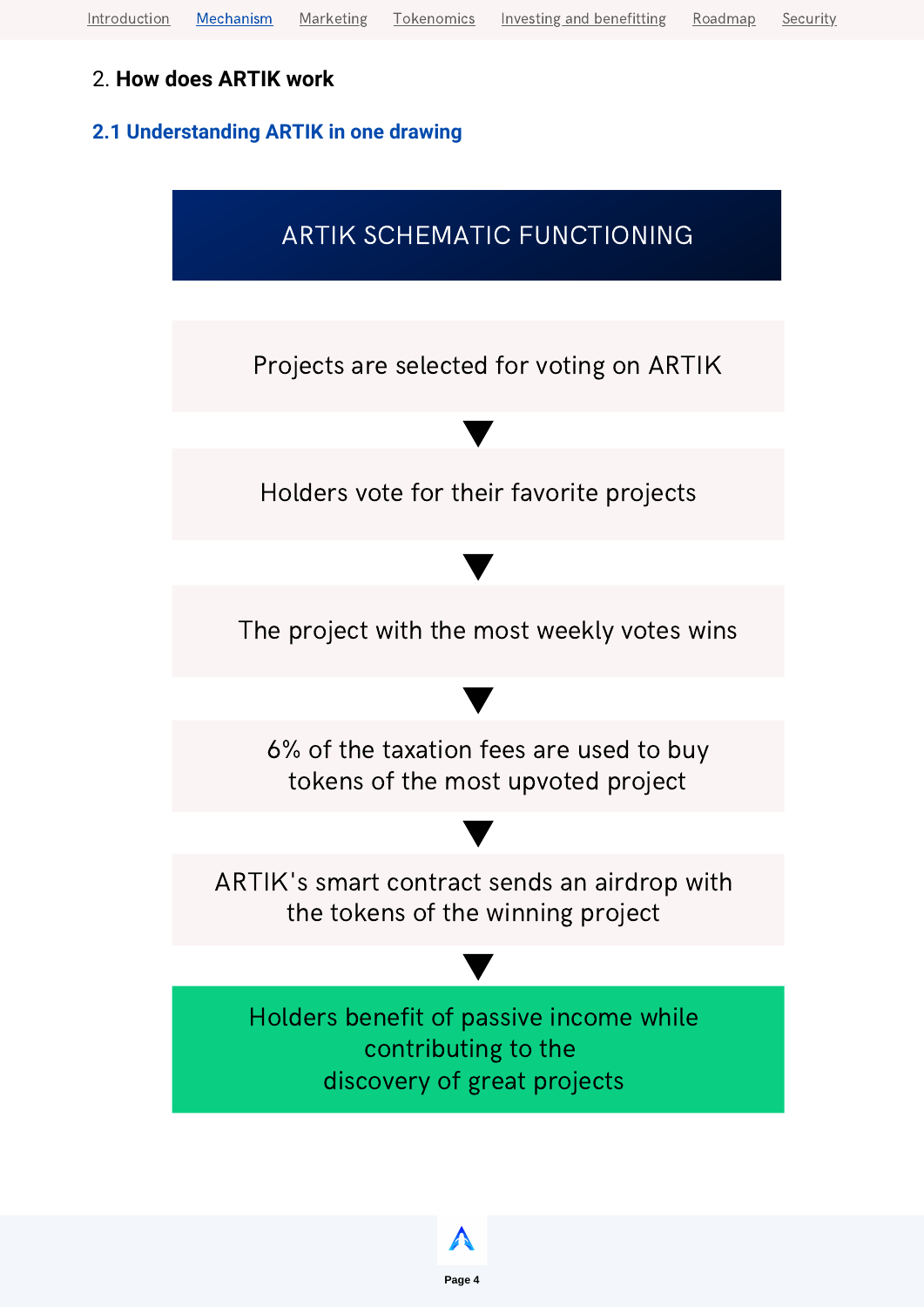### 2. **How does Artik work**

### **2.2 Project selection**

We scout the Binance ecosystem and encourage our holders to suggest new high potential tokens that will appear in the voting section.

However, as we aim to stay true to our vision which is to create a safe space that is not crowded with unnecessary noise we have set in place a careful selection process.

The selection process is not limited to, but includes :

- Market capitalization : +\$200K
- Project existence : >2 weeks
- Holder count : >+500
- Trading volume : >+\$50K/daily average
- Score on  $\frac{StaySatu}{$  > +50%

Note that no project will ever be a guarantee of success or of safety, always DYOR, we are not financial advisors, this is not financial advice.

### **2.3 Holders' vote**

Voting takes place on **[artik.app](http://artik.app/)** and there only. Only holders who have staked the token \$ARTK are allowed to vote for projects.

A minimum of \$50 in ARTK is required in order to be eligible to vote. To increase security and decentralization, ARTIK does not use any centralized databases to store votes, a small gas fee is therefore required when voting.

Each holder is allowed to vote for all projects during the weekly competition. Voting the same project twice is not allowed. Each vote is definite and cannot be changed.

### **2.4 Airdropping mechanism**

A share of the taxation (6%) is used to purchase tokens of the most voted project of the week.

The tokens are then redistributed to the holders as per this formula :

### Airdrop received = Total amount of tokens x (% of supply holding - excluded wallets\*)

\*Excluded wallets refers to : team and marketing wallets

**Page 5**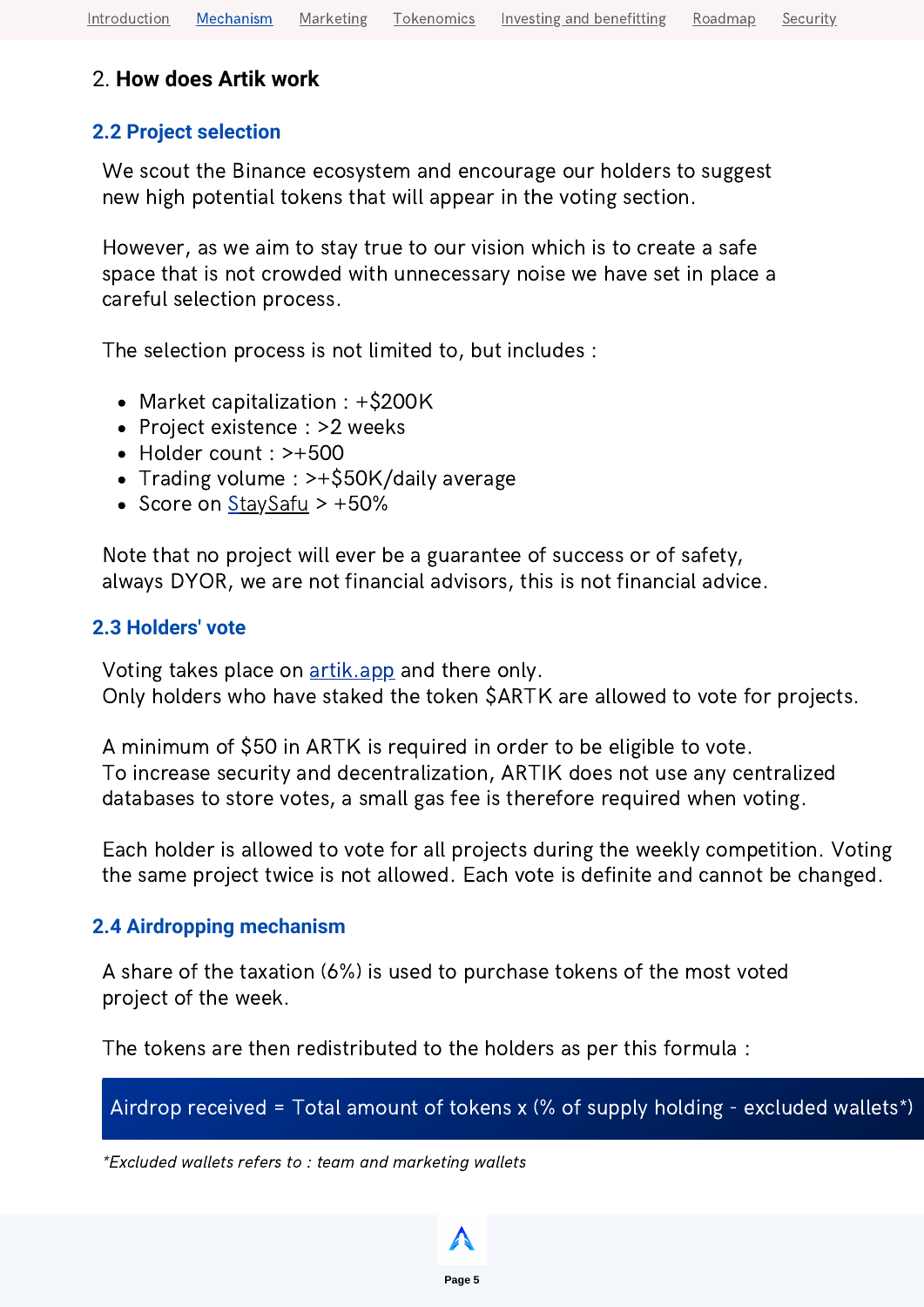### 2. **How does Artik work**

### **2.5 Staking benefits and penalties**

Airdrops are always calculated on the total staked amount.

However, every time \$ARTK are staked or unstaked, the protocol updates the latest time of action. If the staked amount isn't touched for 7 days or more, the airdrop will always be 100%.

SCENARIO 1 Stake \$ARTK on Monday, no further actions, reward 100%

SCENARIO 2 Stake \$ARTK on Monday, stake more on Thursday, reward 72% on new amount

SCENARIO 3

Stake \$ARTK on Monday, unstake some on Friday, reward 52% on new amount

At the end of each week it's necessary to Move the Stakes from previous round, this action will not update the time action, hence, no penalty.

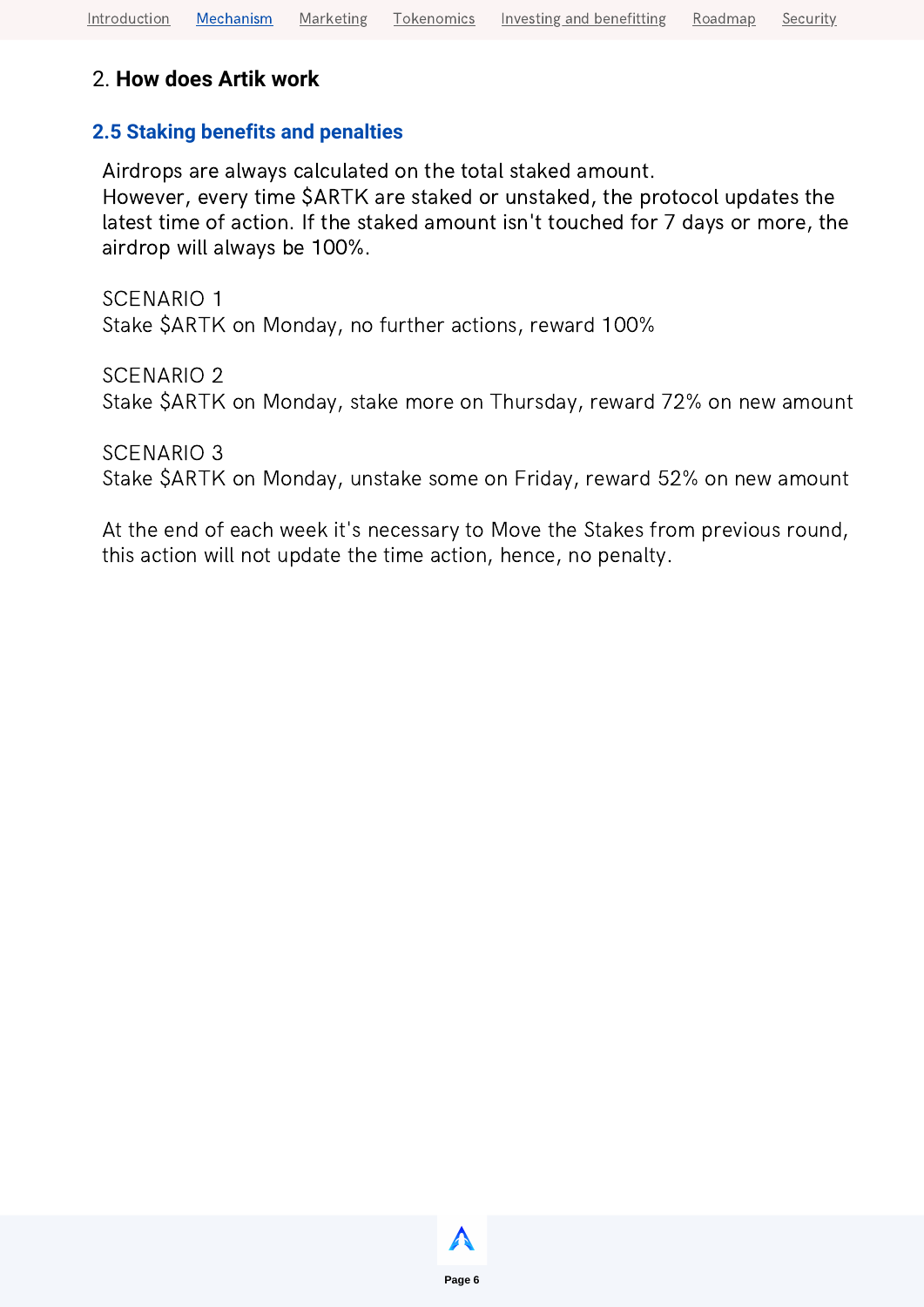### <span id="page-6-0"></span>3. **How does Artik promotes itself**

### **3.1 Partnerships**

We do not believe in solely promoting ourselves through influencer calls. Our investors deserve better than a pump and dump scheme.

Which is why our strategy relies on win-win partnerships with great projects on the BSC space.

Each selected project will be encouraged to notify their holding base and communicate aggressively on their social media channels.

Afterall, we are providing them with exposure and a chance to pump their chart through our airdropping mechanism.

### **3.2 Leveraging networks of supported projects**

We will provide the following materials to our listed projects :

- Social media banners
- Social media videos
- AMA spaces in our telegram
- ... much more

So as to develop ARTIKs' reach and visibility across all channels, capturing the attention of multiple investors across the BSC space.

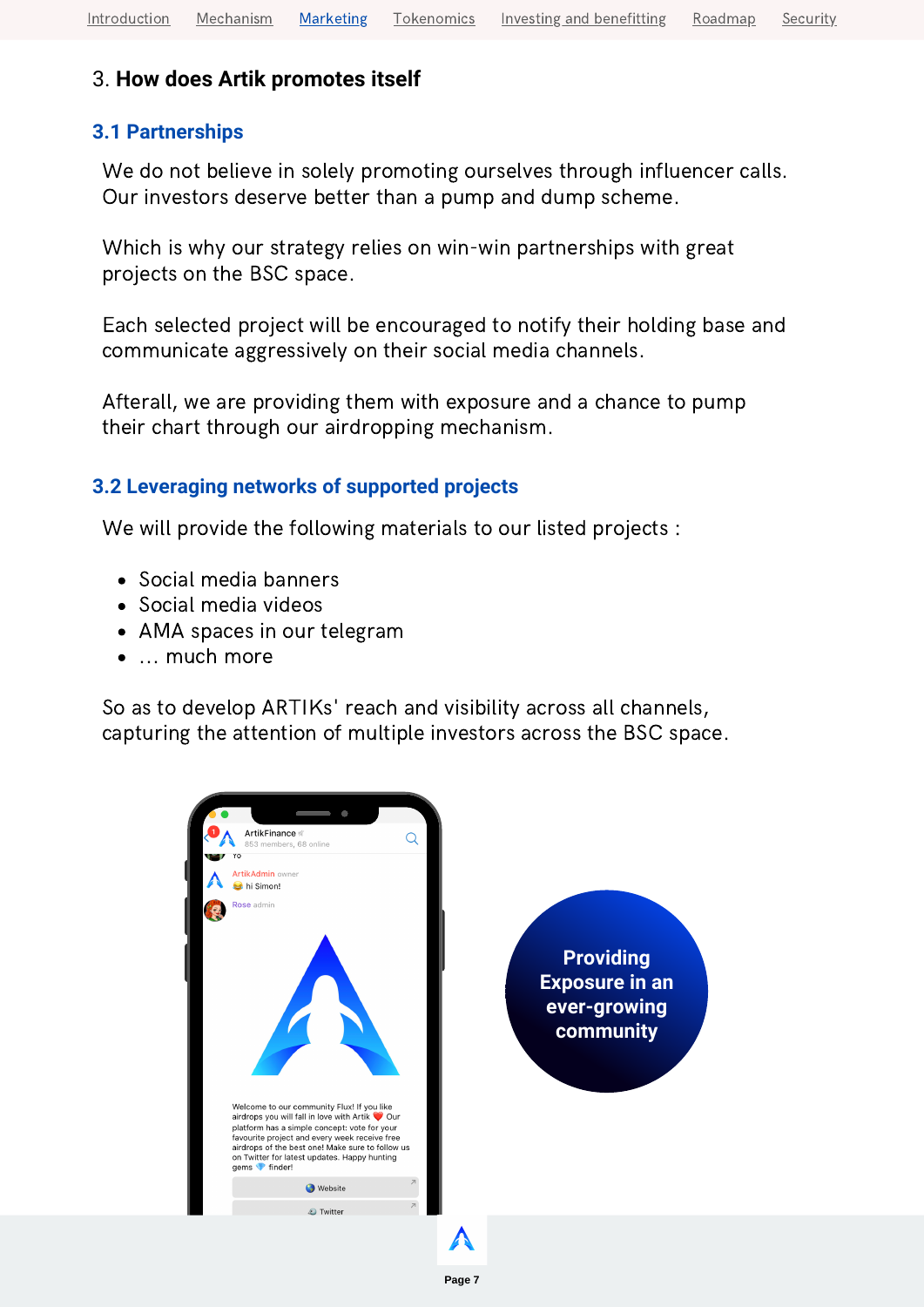### 3. **How does Artik promotes itself**

### **3.3 Quantification of the continuous network effect**

We are mathematicians and business executives. We believe in the power of quantifying network effect.

Here is an example of the potential reach partnerships can carry weekly assuming 10 listed projects with equal holders and followers distribution:

### SOCIAL MEDIA REACH NETWORK EFFECT



### NEW HOLDER REACH NETWORK EFFECT

10 projects each with 1000 holders = 10 000 new investors exposure / weekly



Potential accumulated monthly reach assuming standard distribution :

40 000 New investors reach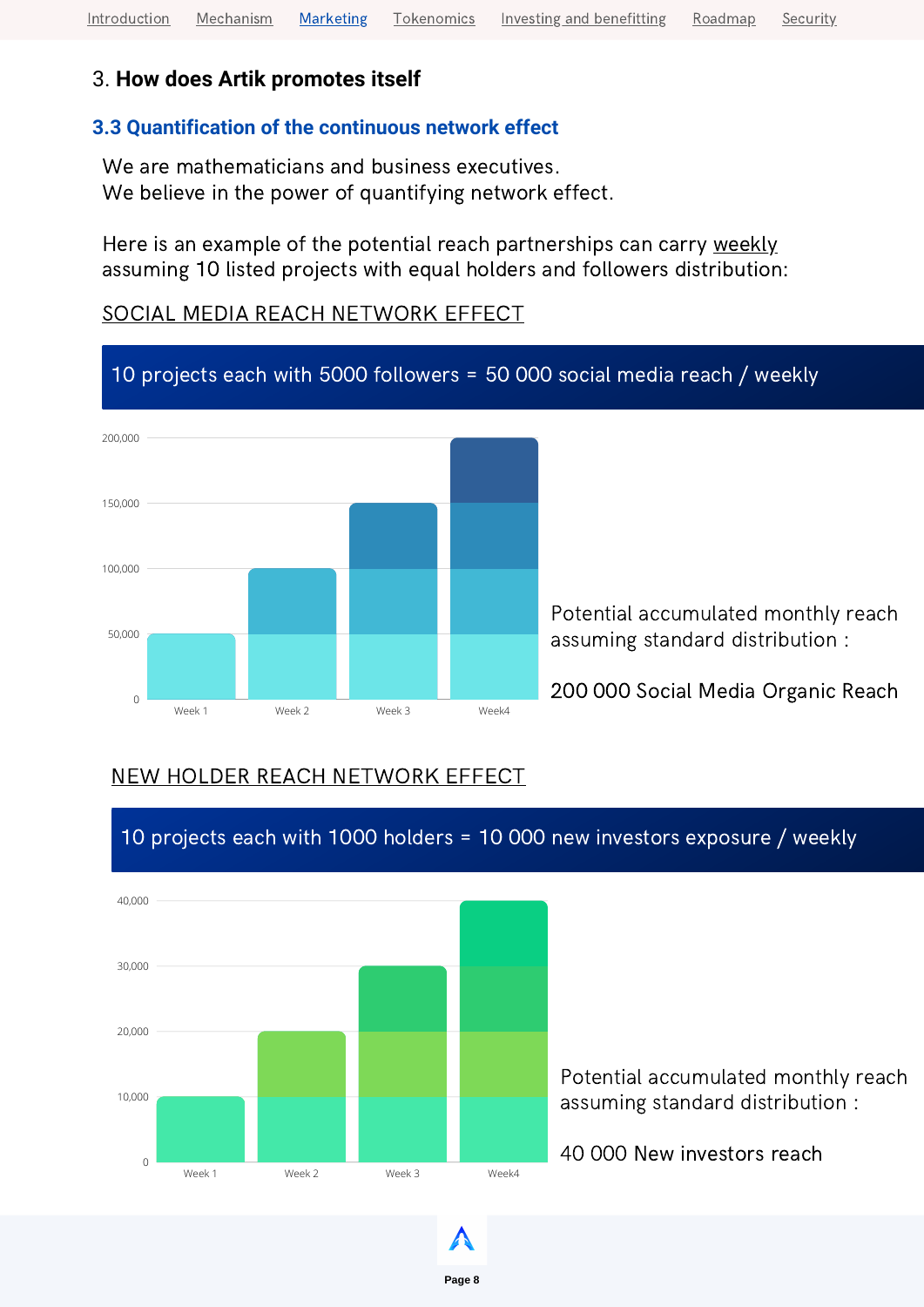### <span id="page-8-0"></span>4. **What are the Tokenomics**

### **4.1 Simple economics**



Each Artik (ARTK) transaction (buy/sell/transfer) is taxed 10% and accumulated in Binance USD (\$BUSD).

At the end of each week the accumulated Treasury (here 6% airdrop) will be distributed by our Smart Contract in the form of Airdrops with corresponding amount of the token of the project with the most votes.

### **4.2 Supply architecture**

### Total Supply 1.000.000.000 (1B) \$ARTK Tokens.

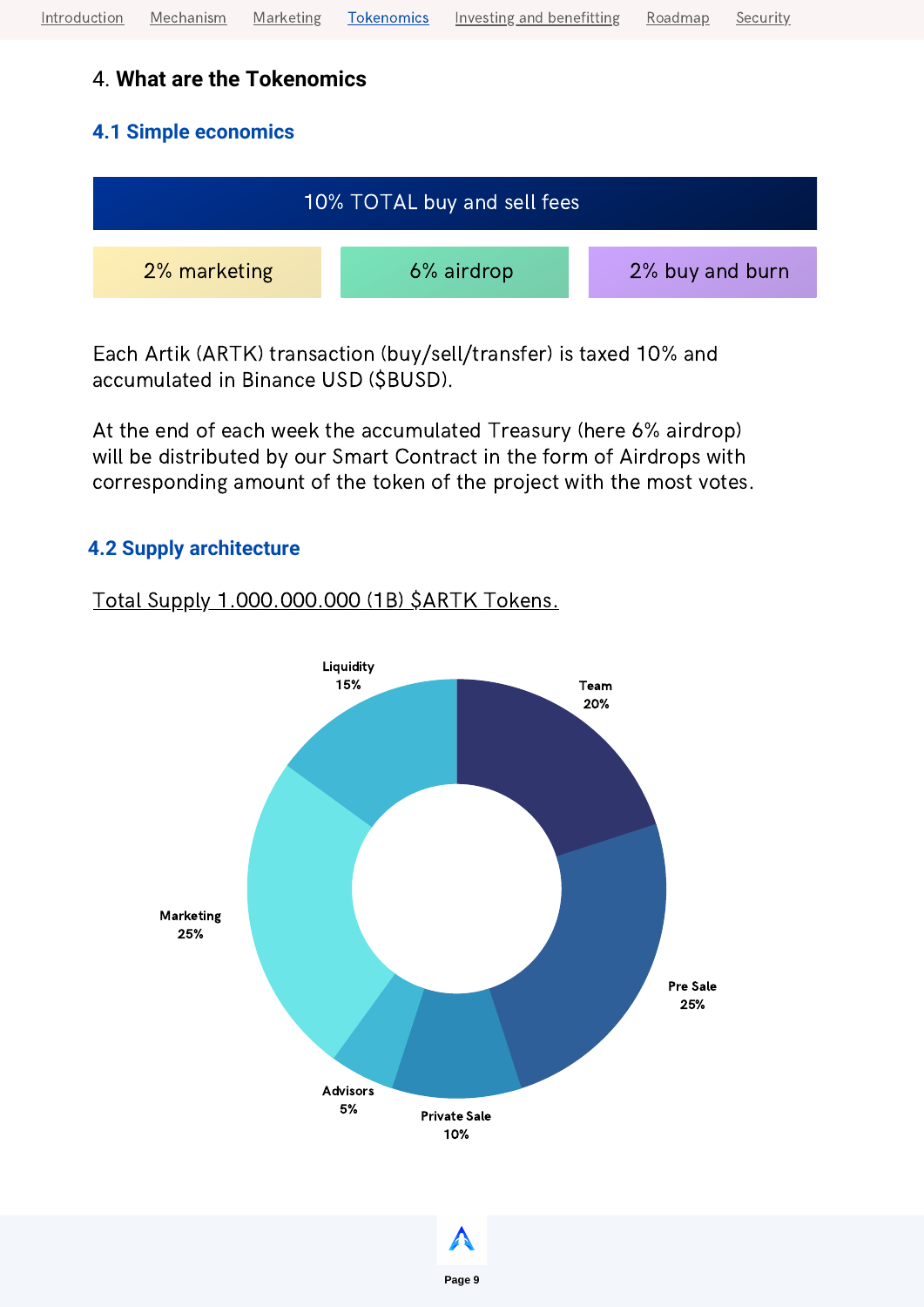### 4. **What are the Tokenomics**

### **4.3 Locking period**

We know that crypto and especially the BSC and the far west of crypto. Which is why we have decided to appoint the following locking structure:

### Liquidity Pool locked for 12 months.

Team and Marketing wallets vested for 4 months then gradually released every 30 days for 1 year.

### **4.4 Buy back and burn event mechanism**

We believe in exponential growth, and for that we have decided to establish a raising floor model based on buy back and burn economics.

By buying and burning 2% of transactions at the end of the voting period we are continuously reducing the available supply, so that our holders bag increases in scarcity over time, resulting in an augmented value.

### **4.5 Anti whale mechanism**

We have nothing against whales, but we are against price manipulation. We aim at protecting our holders, regardless of the size of their bags.

As a result we are establishing the following mechanics :

- Maximum wallet amount : 0.5% of supply
- Maximum buy and sell at once : 0.5% of supply

We are aware that whales could be leveraging multiple wallets and that this mechanics are imperfect, but they are a step towards protecting our investor base from quick and sudden price fluctuations.

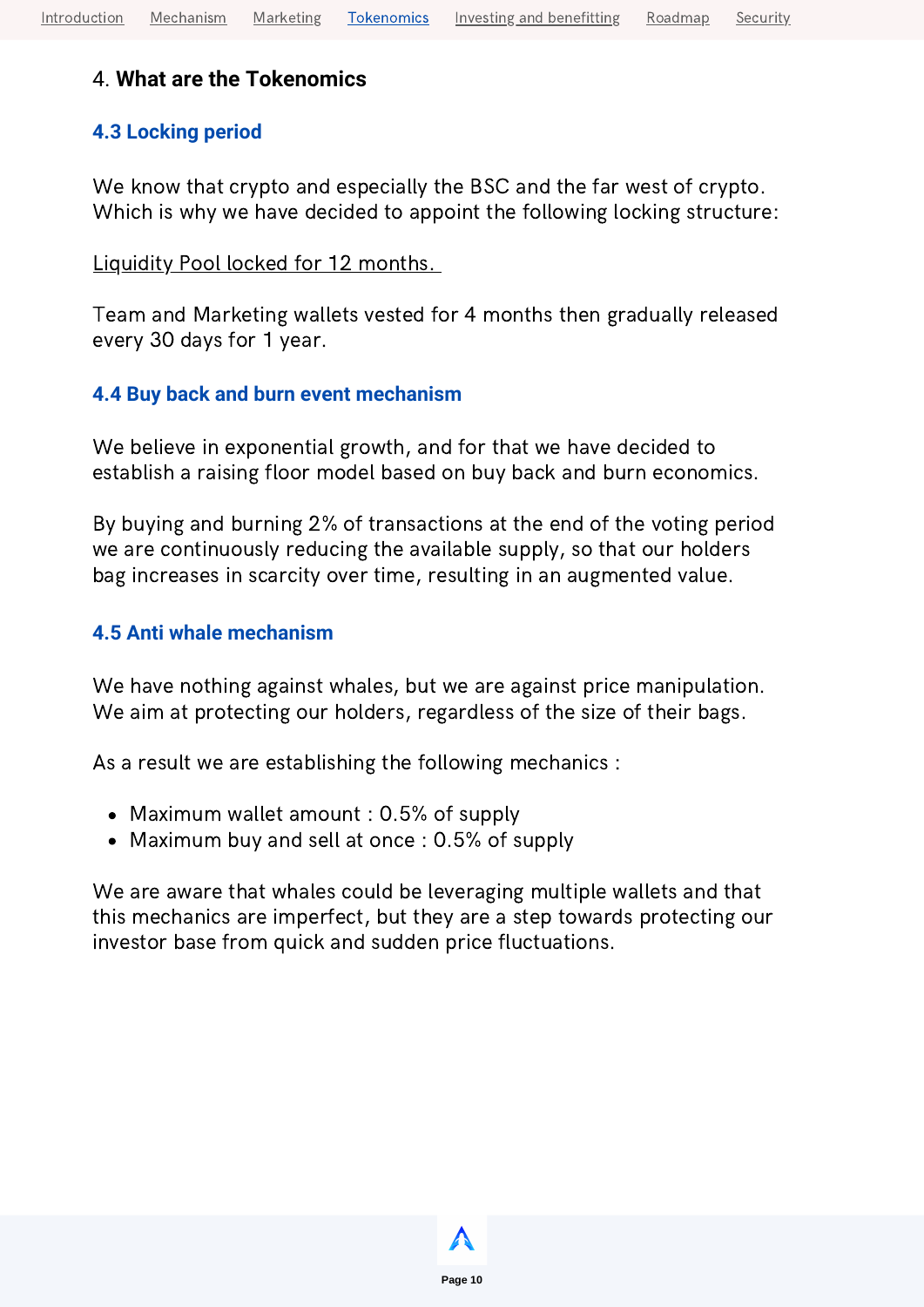<span id="page-10-0"></span>[Introduction](#page-2-0) [Mechanism](#page-3-0) [Marketing](#page-6-0) [Tokenomics](#page-8-0) Investing and [benefitting](#page-10-0) [Roadmap](#page-11-0) [Security](#page-12-0)

### 5. **How to participate and benefit the most from Artik**

### **5.1 Private sale (12% discount from Pre Sale and 21% discount from launch price)**

- Private sale amount : 100 000 000 \$ARTK
- Corresponding share of total supply : 10%
- Accepted token to participate : BNB
- Value X \$ARTK : 0,00000072 BNB

The private sale will be hosted on **[artikfinance.com](https://www.artikfinance.com/)** on the 28th of February 2022.

The private sale is open to carefully selected early investors, no influencers allowed, so as to allow for a solid floor or experienced advisors and early followers.

### **5.2 Pre sale (10% discount from launch price)**

- Pre sale amount : 250 000 000 \$ARTK
- Corresponding share of total supply : 25%
- Accepted token to participate : BNB
- Value X \$ARTK : 0,00000082 BNB
- Min / Max contribution : 0.25BNB (min) 1.5BNB(max)
- Soft cap: 100 BNB
- Hard cap : 200 BNB

The pre sale will be hosted on the pinksale launchpad on the 28th of March 2022.

The pre sale is open to all investors, with priority access to a whitelist.

### **5.3 Buy on launch**

- Liquidity available for launch : 150 000 000 \$ARTK
- Corresponding share of total supply : 15%
- Accepted token to participate : BNB
- Value X \$ARTK : 0,00000091 BNB

The token launch will go live on pancakeswap and poocoin on the 3rd of April 2022.

Set slippage to a mininum of 12% of your transaction might be reverted (we advise to have your slippage higher at launch due to buying pressure - it is recommended to use poocoin and set "auto slippage").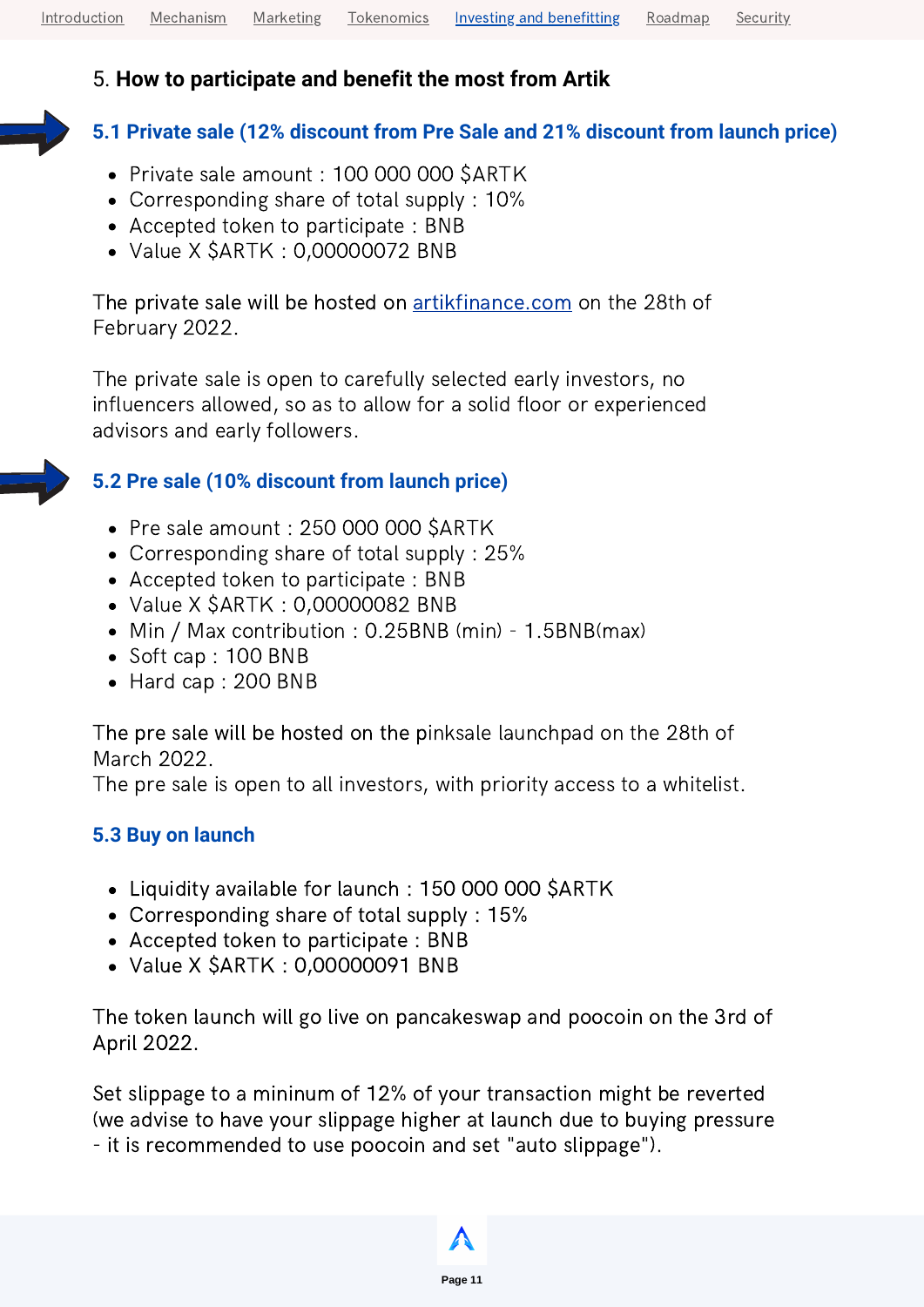### <span id="page-11-0"></span>6. **What is the roadmap**

### **6.1 Product roadmap**

We believe in deliverability. Not just storytelling. The first section of our roadmap is completed and the DAPP V1 is ready.

As ARTIK evolves we aim to turn it into a fully fledged ecosystem :

Phase 1 - Q1 2022

Launch ARTIK website. Lightpaper. Community development. Team structure.

Phase 2 - Q2 2022

Release ARTIK Token. Launch DAPP. Conduct first audit. List on CG/CMG.

Phase 3 - Q3 2022

Grow team. CERTIK security audit. Multi-chain. Launch ARTIK launchpad.

Phase 4 - Q4 2022

NFT airdrop competitions. Game-fi experience. Open in-platform Live AMA services.

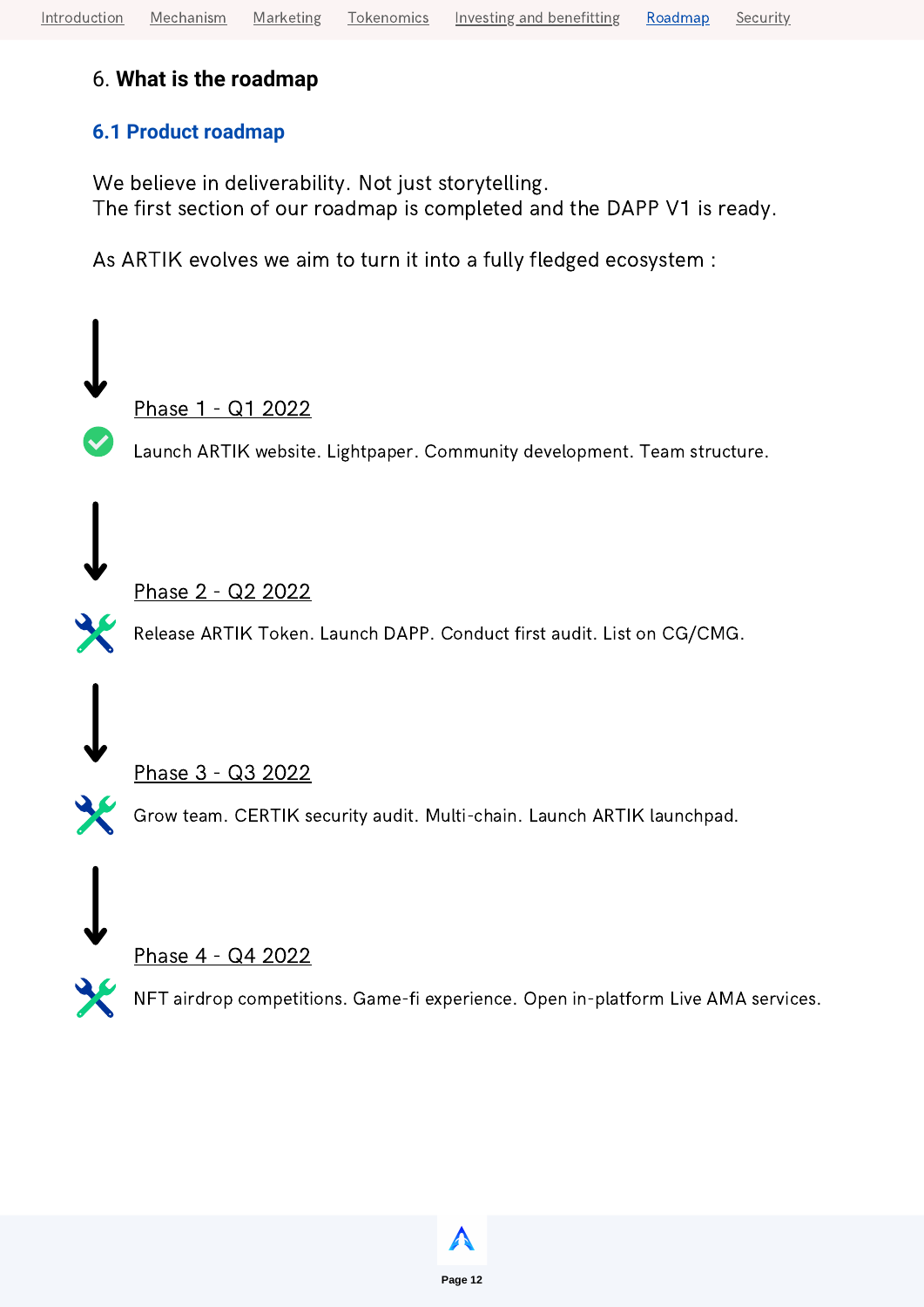### <span id="page-12-0"></span>6. **Security**

### **6.1 Audit**

We will conduct our first audit prior to launch so as to spot any weakness in our system.

Additionally, In-house audits and quality assurance process aside, the ARTIK team is always looking to get additional audits to ensure that the contracts are constantly being reviewed and are as secure as possible.

We are looking forward to making our first CERTIK audit as soon as Q3 2022.

### **6.2 Smart contracts**

All our smart contracts, balances and locked liquidity are publicly available, and verifiable.

### **6.3 Team anonymity**

We have pushed considerable efforts in making each member of our team anonymous as well.

Our reasons are simple:

- We don't want fame but make a difference 1.
- We want ARTIK to be faceless, ultimately being entirely autonomous 2. and decentralized
- We want to protect the team from extortion 3.
- We will be fully transparent about any deciscions taken or funds 4.transferred.